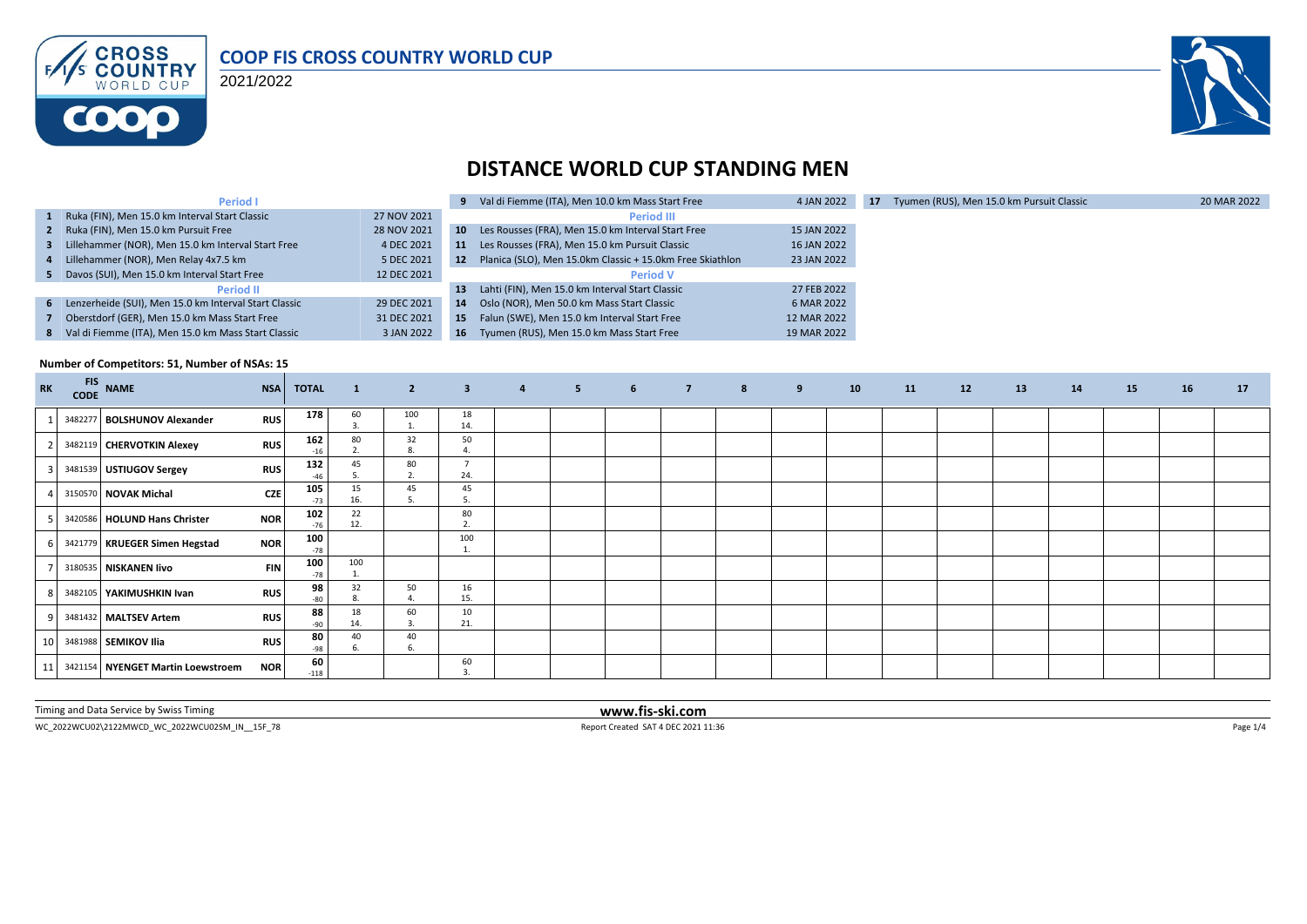



**COOO** 



## **DISTANCE WORLD CUP STANDING MEN**

| <b>RK</b> | FIS NAME<br>CODE NAME            | <b>NSA</b> | <b>TOTAL</b> | $\mathbf{1}$         | $\overline{2}$ | $\overline{\mathbf{3}}$ | $\overline{a}$ | 5 | 6 | $\overline{7}$ | 8 | 9 | 10 | <b>11</b> | 12 | 13 | 14 | <b>15</b> | 16 | 17 |
|-----------|----------------------------------|------------|--------------|----------------------|----------------|-------------------------|----------------|---|---|----------------|---|---|----|-----------|----|----|----|-----------|----|----|
| 12        | 3422819 KLAEBO Johannes Hoesflot | <b>NOR</b> | 51<br>$-127$ | 29<br>9.             |                | 22<br>12.               |                |   |   |                |   |   |    |           |    |    |    |           |    |    |
| 13        | 3422619 VALNES Erik              | <b>NOR</b> | 50<br>$-128$ | 50<br>$\overline{4}$ |                |                         |                |   |   |                |   |   |    |           |    |    |    |           |    |    |
| 14        | 3420909 GOLBERG Paal             | <b>NOR</b> | 50<br>$-128$ | 26<br>10.            |                | 24<br>11.               |                |   |   |                |   |   |    |           |    |    |    |           |    |    |
| 15        | 3200205 BOEGL Lucas              | <b>GER</b> | 49<br>$-129$ | 12<br>19.            | 36<br>7.       | $\mathbf{1}$<br>30.     |                |   |   |                |   |   |    |           |    |    |    |           |    |    |
| 16        | 3190529 LAPALUS Hugo             | <b>FRA</b> | 49<br>$-129$ | 20<br>13.            | 16<br>15.      | 13<br>$=18.$            |                |   |   |                |   |   |    |           |    |    |    |           |    |    |
| 17        | 3200356 DOBLER Jonas             | <b>GER</b> | 47<br>$-131$ | 16<br>15.            | 18<br>14.      | 13<br>$=18.$            |                |   |   |                |   |   |    |           |    |    |    |           |    |    |
| 18        | 3100406 CYR Antoine              | CAN        | 46<br>$-132$ | 24<br>11.            | 22<br>12.      |                         |                |   |   |                |   |   |    |           |    |    |    |           |    |    |
| 19        | 3421320 IVERSEN Emil             | <b>NOR</b> | 44<br>$-134$ | 36<br>7.             |                | 8<br>23.                |                |   |   |                |   |   |    |           |    |    |    |           |    |    |
| 20        | 3420994 TOENSETH Didrik          | <b>NOR</b> | 40<br>$-138$ |                      |                | 40<br>6.                |                |   |   |                |   |   |    |           |    |    |    |           |    |    |
| 21        | 3290326 PELLEGRINO Federico      | <b>ITA</b> | 40<br>$-138$ | 11<br>20.            | 29<br>9.       |                         |                |   |   |                |   |   |    |           |    |    |    |           |    |    |
| 22        | 3290379 de FABIANI Francesco     | <b>ITA</b> | 40<br>$-138$ | 14<br>17.            | 26<br>10.      |                         |                |   |   |                |   |   |    |           |    |    |    |           |    |    |
| 23        | 3423264 AMUNDSEN Harald Oestberg | <b>NOR</b> | 36<br>$-142$ |                      |                | 36<br>7.                |                |   |   |                |   |   |    |           |    |    |    |           |    |    |
| 24        | 3423782 MOSEBY Haavard           | <b>NOR</b> | 32<br>$-146$ |                      |                | 32<br>8.                |                |   |   |                |   |   |    |           |    |    |    |           |    |    |
| 25        | 3481132 LARKOV Andrey            | <b>RUS</b> | 31<br>$-147$ | 10<br>21.            | 12<br>19.      | 9<br>22.                |                |   |   |                |   |   |    |           |    |    |    |           |    |    |
| 26        | 3420605 ROETHE Sjur              | <b>NOR</b> | 29<br>$-149$ |                      |                | 29<br>9.                |                |   |   |                |   |   |    |           |    |    |    |           |    |    |
| 27        | 3501662 JOHANSSON Leo            | SWE        | 29<br>$-149$ | 9<br>22.             | 20<br>13.      |                         |                |   |   |                |   |   |    |           |    |    |    |           |    |    |
| 28        | 3190111 MANIFICAT Maurice        | <b>FRA</b> | 26<br>$-152$ |                      |                | 26<br>10.               |                |   |   |                |   |   |    |           |    |    |    |           |    |    |
| 29        | 3220002 MUSGRAVE Andrew          | <b>GBR</b> | 26<br>$-152$ |                      | 15<br>16.      | 11<br>20.               |                |   |   |                |   |   |    |           |    |    |    |           |    |    |

Timing and Data Service by Swiss Timing **www.fis-ski.com**

WC\_2022WCU02\2122MWCD\_WC\_2022WCU02SM\_IN\_\_15F\_78 Report Created SAT 4 DEC 2021 11:36 Page 2/4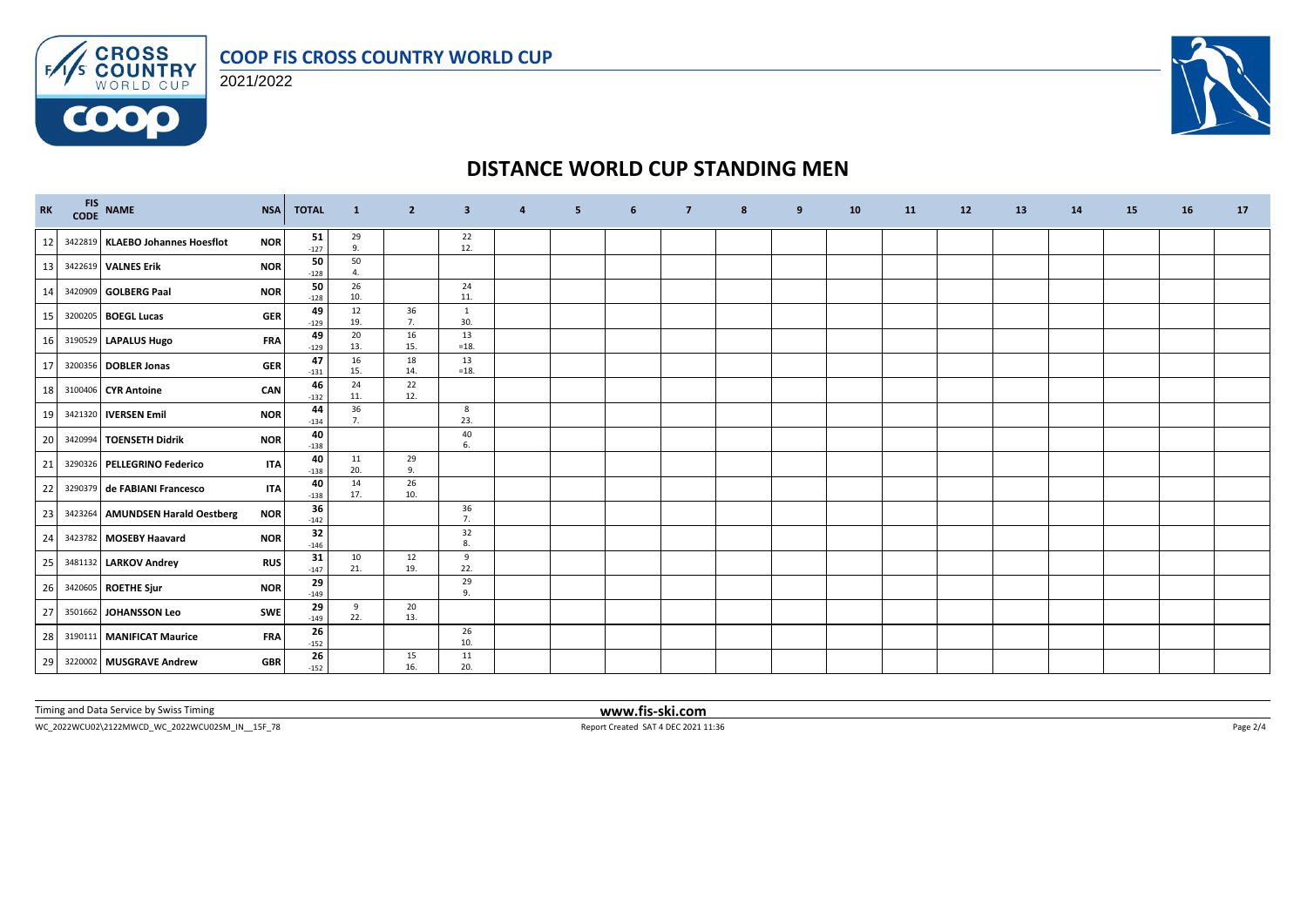



**COOO** 



# **DISTANCE WORLD CUP STANDING MEN**

| RK | FIS NAME<br>CODE NAME<br><b>NSA</b>     | <b>TOTAL</b>                      | $\mathbf{1}$                   | $\overline{2}$                 | $\overline{\mathbf{3}}$   | $\overline{a}$ | 5 | 6 | $\overline{7}$ | 8 | 9 | 10 | <b>11</b> | 12 | 13 | 14 | <b>15</b> | 16 | 17 |
|----|-----------------------------------------|-----------------------------------|--------------------------------|--------------------------------|---------------------------|----------------|---|---|----------------|---|---|----|-----------|----|----|----|-----------|----|----|
| 30 | 3530882 SCHUMACHER Gus<br><b>USA</b>    | 24<br>$-154$                      |                                | 24<br>11.                      |                           |                |   |   |                |   |   |    |           |    |    |    |           |    |    |
| 31 | 3200802 MOCH Friedrich<br><b>GER</b>    | 23<br>$-155$                      | 6<br>25.                       | 13<br>18.                      | 4<br>27.                  |                |   |   |                |   |   |    |           |    |    |    |           |    |    |
| 32 | 3482280 SPITSOV Denis<br><b>RUS</b>     | 20<br>$-158$                      |                                |                                | 20<br>13.                 |                |   |   |                |   |   |    |           |    |    |    |           |    |    |
| 33 | 3180557 HYVARINEN Perttu<br><b>FIN</b>  | 18<br>$-160$                      | $\overline{\mathbf{3}}$<br>28. | 9<br>22.                       | $6\phantom{.}6$<br>$=25.$ |                |   |   |                |   |   |    |           |    |    |    |           |    |    |
| 34 | 3510342 BAUMANN Jonas<br>SUI            | 16<br>$-162$                      |                                | $\overline{2}$<br>29.          | 14<br>17.                 |                |   |   |                |   |   |    |           |    |    |    |           |    |    |
| 35 | 3181180 LINDHOLM Remi<br><b>FIN</b>     | 16<br>$-162$                      | 5<br>26.                       | 11<br>20.                      |                           |                |   |   |                |   |   |    |           |    |    |    |           |    |    |
| 36 | 3050342 VERMEULEN Mika<br><b>AUT</b>    | 16<br>$-162$                      | 8<br>23.                       | 8<br>23.                       |                           |                |   |   |                |   |   |    |           |    |    |    |           |    |    |
| 37 | 3422186 TURTVEIT Vebjoern<br><b>NOR</b> | 15<br>$-163$                      |                                |                                | 15<br>16.                 |                |   |   |                |   |   |    |           |    |    |    |           |    |    |
| 38 | 3100409 LEVEILLE Olivier<br>CAN         | 15<br>$-163$                      | 1<br>30.                       | 14<br>17.                      |                           |                |   |   |                |   |   |    |           |    |    |    |           |    |    |
| 39 | CAN<br>3100268 KENNEDY Russell          | 14<br>$-164$                      | 4<br>27.                       | 10<br>21.                      |                           |                |   |   |                |   |   |    |           |    |    |    |           |    |    |
| 40 | <b>FRA</b><br>3190345 JOUVE Richard     | 13<br>$-165$                      | 13<br>18.                      |                                |                           |                |   |   |                |   |   |    |           |    |    |    |           |    |    |
| 41 | 3500664 HALFVARSSON Calle<br><b>SWE</b> | $\overline{\mathbf{z}}$<br>$-171$ |                                | $\overline{7}$<br>24.          |                           |                |   |   |                |   |   |    |           |    |    |    |           |    |    |
| 42 | 3510023 COLOGNA Dario<br>SUI            | 7<br>$-171$                       | $\overline{7}$<br>24.          |                                |                           |                |   |   |                |   |   |    |           |    |    |    |           |    |    |
| 43 | 3190302 PARISSE Clement<br><b>FRA</b>   | 6<br>$-172$                       |                                |                                | 6<br>$=25.$               |                |   |   |                |   |   |    |           |    |    |    |           |    |    |
| 44 | SUI<br>3510351 FURGER Roman             | 6<br>$-172$                       |                                | 6<br>25.                       |                           |                |   |   |                |   |   |    |           |    |    |    |           |    |    |
| 45 | 3510479 RUEESCH Jason<br>SUI            | -5<br>$-173$                      |                                | $5\overline{5}$<br>26.         |                           |                |   |   |                |   |   |    |           |    |    |    |           |    |    |
| 46 | 3200676 BRUGGER Janosch<br><b>GER</b>   | 4<br>$-174$                       |                                | $\overline{4}$<br>27.          |                           |                |   |   |                |   |   |    |           |    |    |    |           |    |    |
|    | 47 3430249 BURY Dominik<br><b>POL</b>   | 3<br>$-175$                       |                                | $\overline{\mathbf{3}}$<br>28. |                           |                |   |   |                |   |   |    |           |    |    |    |           |    |    |

Timing and Data Service by Swiss Timing **www.fis-ski.com**

WC\_2022WCU02\2122MWCD\_WC\_2022WCU02SM\_IN\_\_15F\_78 Report Created SAT 4 DEC 2021 11:36 Page 3/4